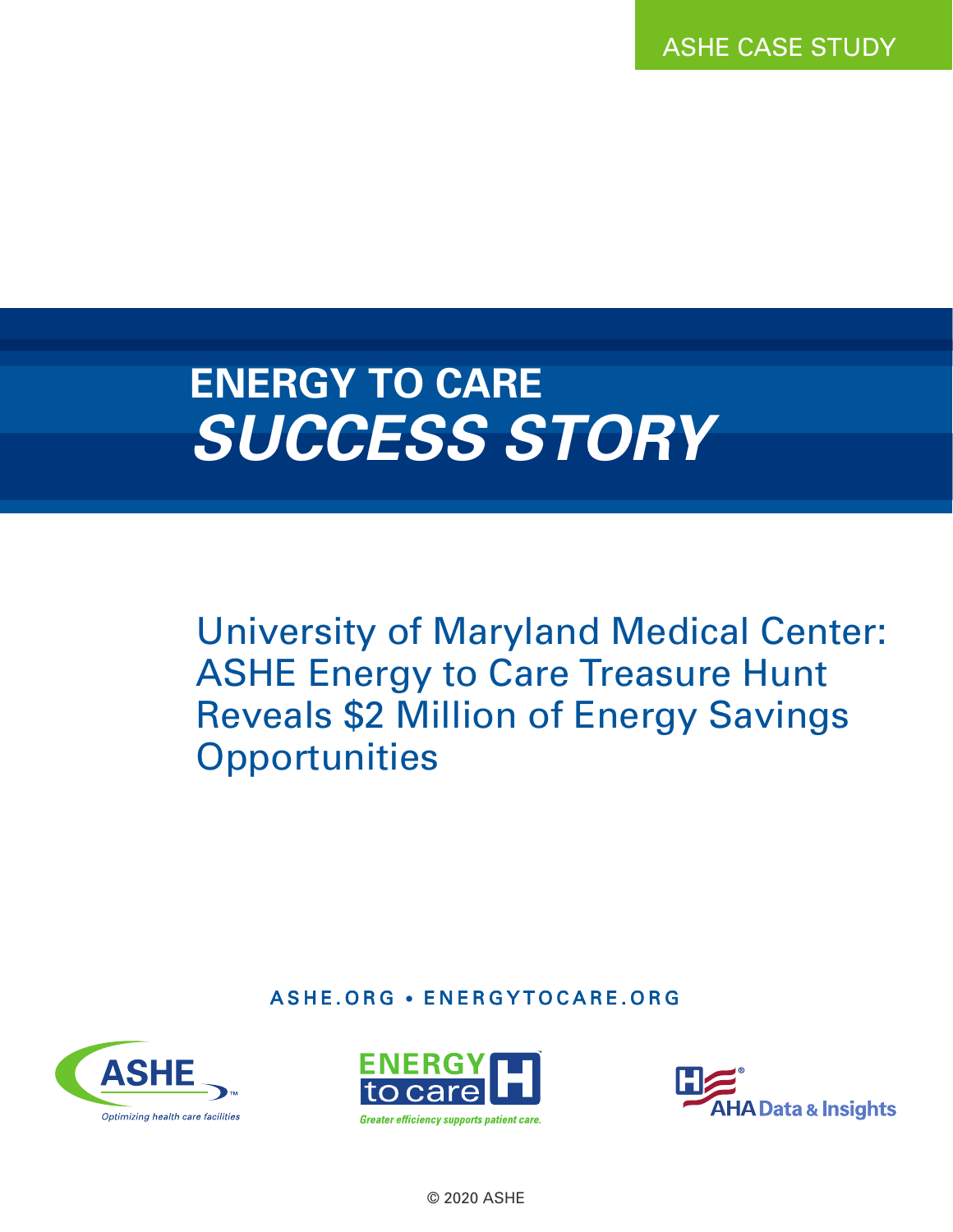



## University of Maryland Medical Center

**Floorspace:** 2.5 million square feet **Beds:** 806 **Total employees:** 8,600 **Maintenance staff employees:** 42 **Annual utilities expenses:** \$14.2 million

In July 2019, ASHE hosted a two-day Energy to Care Treasure Hunt at the University of Maryland Medical Center (UMMC) in Baltimore. UMMC is the academic medical center of the 13-hospital University of Maryland Medical System. The initial UMMC structure was built in 1937, and six additions from 1957 to 2013 have brought the facility's floorspace to 2.5 million square feet.

Richie Stever, CHFM, CLSS-HC, UMMC's director of operations and maintenance, did not have specific outcomes in mind for the treasure hunt. He saw the treasure hunt as a way to help UMMC reach its goal of reducing energy consumption by 20 percent by 2022 as part of the Better Buildings Challenge through the U.S. Department of Energy (DOE).

However, Stever knew that the treasure hunt would bring together participants with a mix of skills and knowledge and that this collective expertise would prove invaluable in surveying the UMMC facility. And, he was right: the treasure hunt resulted in the identification of over \$2 million of no-cost and low-cost energy savings opportunities.

A great deal of planning and preparation happened before the treasure hunt event. ASHE staff and faculty analyzed detailed energy use, infrastructure, and facility data and information to determine past energy performance and inventory the facility. This analysis provided baseline metrics for the facility and allowed for the development of tools, such as an energy calculator, that would let the treasure hunt teams make fast and accurate estimates on-site at UMMC.

UMMC treasure hunt participants came from a variety of fields, sectors and positions, both within and outside of health care. During the event, the teams needed to be ready to identify energy savings issues, use the energy audit equipment, collect and analyze data, and assess findings to make recommendations. In the weeks leading up to the UMMC treasure hunt, ASHE faculty prepared participants through a series of webinars about the ASHE Energy to Care Treasure Hunt program, energy fundamentals and treasure hunt logistics.

At UMMC, the treasure hunt kicked off with a review of goals, procedures and processes. Five teams then set out to search through the mechanical, clinical and public spaces of the UMMC facility. Over two half-day sessions, the teams looked closely at every part of the facility to identify a range of energy-related issues. They also took relevant measurements, made energy savings calculations and worked together to assess their long lists of potential opportunities and to prioritize projects.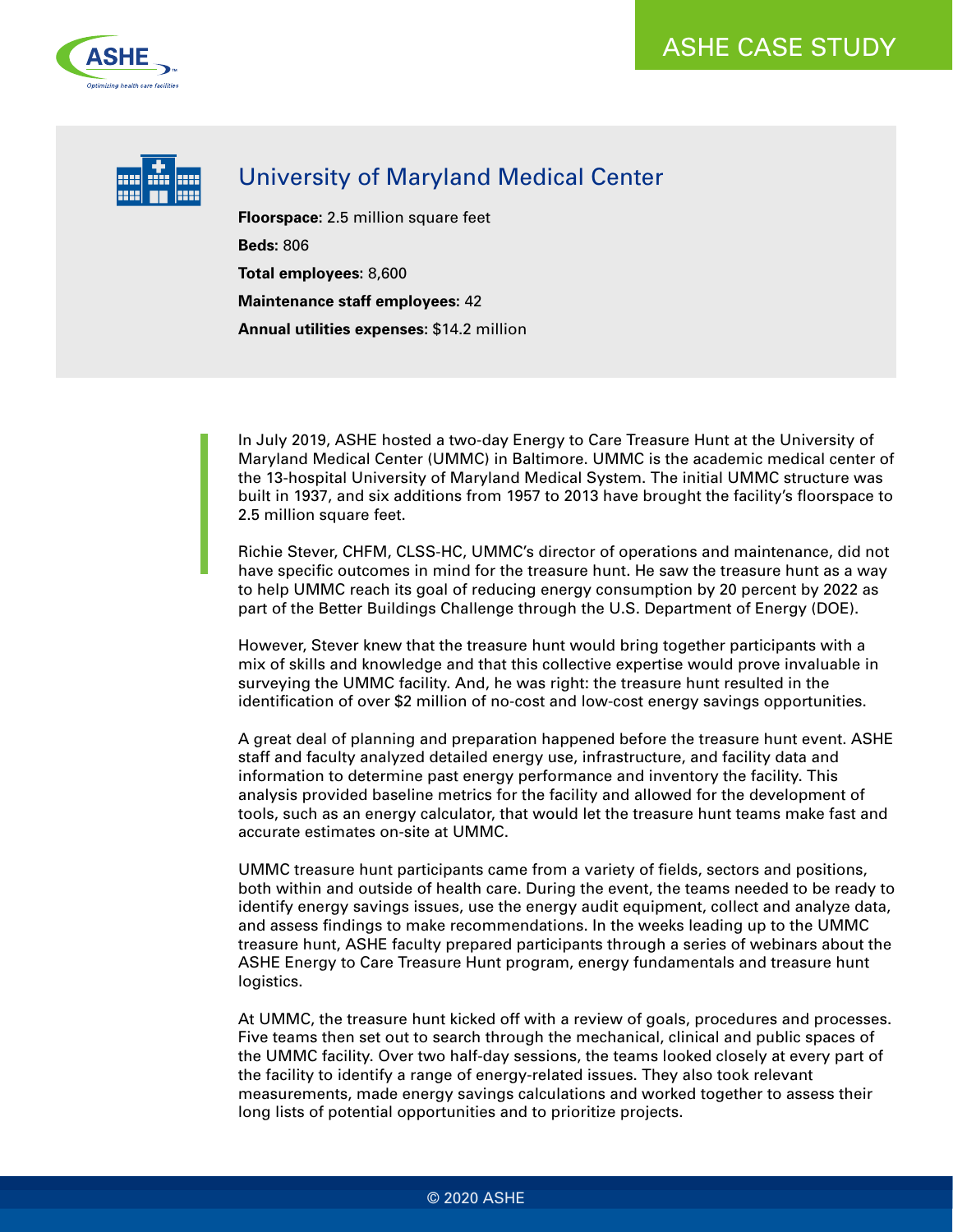

The teams outlined their findings and recommendations in final presentations to the other treasure hunt participants and to UMMC's staff and leadership. They found a slew of no-cost opportunities, with potential annual savings totaling more than half a million dollars.

| <b>No-Cost Opportunities</b>                                | <b>Annual Savings Potential</b> |  |
|-------------------------------------------------------------|---------------------------------|--|
| Repair air leaks on air compressors                         | \$5,000                         |  |
| Raise temperatures in mechanical and electrical rooms       | \$257,300                       |  |
| Put computers and monitors in sleep mode when<br>not in use | \$120,000                       |  |
| Adjust the building temperature for the seasons             | \$104,000                       |  |
| Remove mini refrigerators from office spaces                | \$11,942                        |  |
| Adjust HVAC equipment schedules                             | \$40,000                        |  |
| Adjust air terminal unit settings                           | \$913                           |  |
| Repair leaking faucets                                      | \$13,170                        |  |
| Total                                                       | \$552,325                       |  |

For projects that would require capital funds, Stever worked with UMMC's chief financial officer to further refine the list of priority projects.

| <b>Priority Projects</b>                  | <b>Annual Savings</b><br><b>Potential</b> | <b>Equivalent Patient</b><br><b>Revenue</b> | <b>Patient</b><br><b>Days</b> |
|-------------------------------------------|-------------------------------------------|---------------------------------------------|-------------------------------|
| Repair Weinberg humidifier<br>steam leaks | \$154,000                                 | \$14,221,900                                | 2.73                          |
| Conduct steam trap audit and<br>repairs   | \$100,000                                 | \$9,235,000                                 | 1.77                          |
| Repair leakage of atrium<br>dampers       | \$145,000                                 | \$13,390,750                                | 2.57                          |
| Remove storage room lights                | \$87,430                                  | \$8,074,161                                 | 1.55                          |
| Install additional LED lights             | \$245,000                                 | \$22,625,750                                | 4.35                          |
| Reset chilled water temperature           | \$300,000                                 | \$27,705,000                                | 5.32                          |
| Total                                     | \$1,031,430                               | \$95,252,561                                | 18.29                         |

Stever then went on to present these priority projects to UMMC's capital planning committee. The committee ultimately approved \$400,000 of funds to complete the Weinberg humidifier, steam trap, atrium damper, and storage room light projects. Stever believes that engaging UMMC's leadership from the start and conveying the benefits through financial metrics such as equivalent patient revenue and patient days were essential in ensuring that these projects moved forward.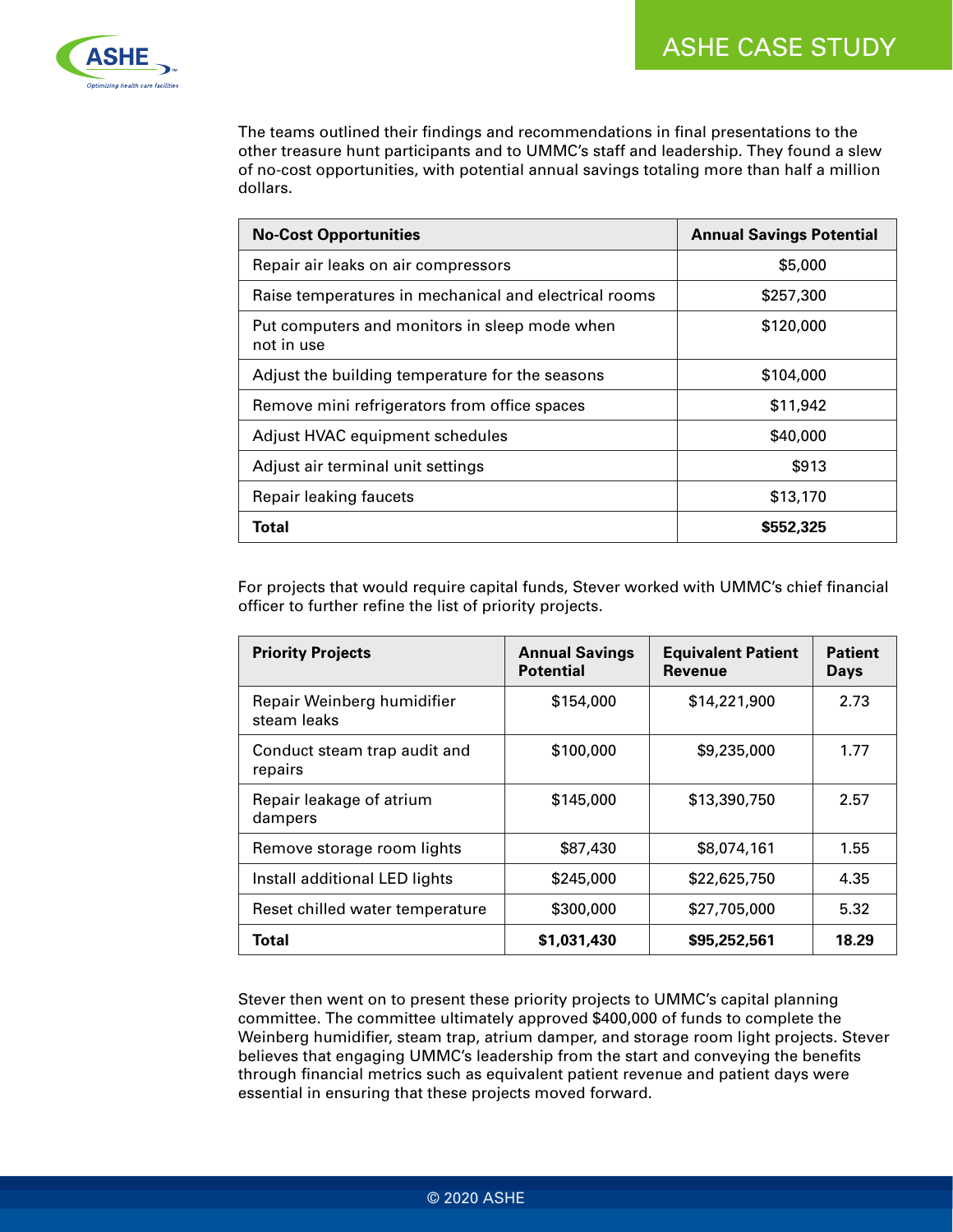

While treasure hunts provide clear cost savings for organizations, the UMMC treasure hunt illustrates how the benefits extend well beyond the events themselves. The UMMC treasure hunt brought together representatives from a number of organizations working to improve sustainability in health care facilities. In particular, this event bolstered partnerships between ASHE, the DOE's Better Buildings Alliance and the ENERGY STAR commercial buildings program at the U.S. Environmental Protection Agency (EPA).

Treasure hunts are also a valuable way for facilities staff to connect and engage with different departments within their organizations. Cara Cook, MS, RN, AHN-BC, climate and health program manager at the Alliance of Nurses for Healthy Environments, is also a nurse, and she was the only direct care provider who participated in the UMMC treasure hunt. "As a clinician, you're so involved with patient care and you don't see how you can have an impact on sustainability initiatives," Cook says. "The treasure hunt was a great way to learn about a different side of the operations process."

Kara Brooks, MS, LEED AP BD+C, ASHE's sustainability program manager, agrees that treasure hunts such as the one at UMMC give staff throughout health care facilities important new insights and perspectives. "The awareness that treasure hunts bring about is very impactful," Brooks says. "Someone might see something a thousand times and not ever have thought about it, but then they see the impact that just shutting down a monitor or turning off the lights in a conference room might have."

By engaging and training employees and helping them recognize the important role they can play, treasure hunts offer significant long-term benefits. "Most non-engineering hospital staff have never been asked to save energy, much less to report on energy saving opportunities in their workspace," says Clark Reed, ENERGY STAR's national program manager and a participant of the UMMC treasure hunt. "But treasure hunts get everyone in an organization thinking about energy efficiency."

While UMMC benefited greatly from the findings of the treasure hunt, Stever says the broader goal is to encourage energy savings efforts in facilities far and wide. "ASHE's whole approach for the treasure hunts is to train the trainer," Stever says. "We hope the attendees from the UMMC event will take this information and their newfound knowledge back to their facilities to perform their own treasure hunts."

The Energy to Care Program encourages hospitals across the country to reduce their energy consumption. This free program offers four product lines which include the Energy to Care Dashboard, educational materials, the Energy to Care Treasure Hunt and a robust awards program. ASHE congratulates hospitals throughout the country for their energy consumption reduction efforts.